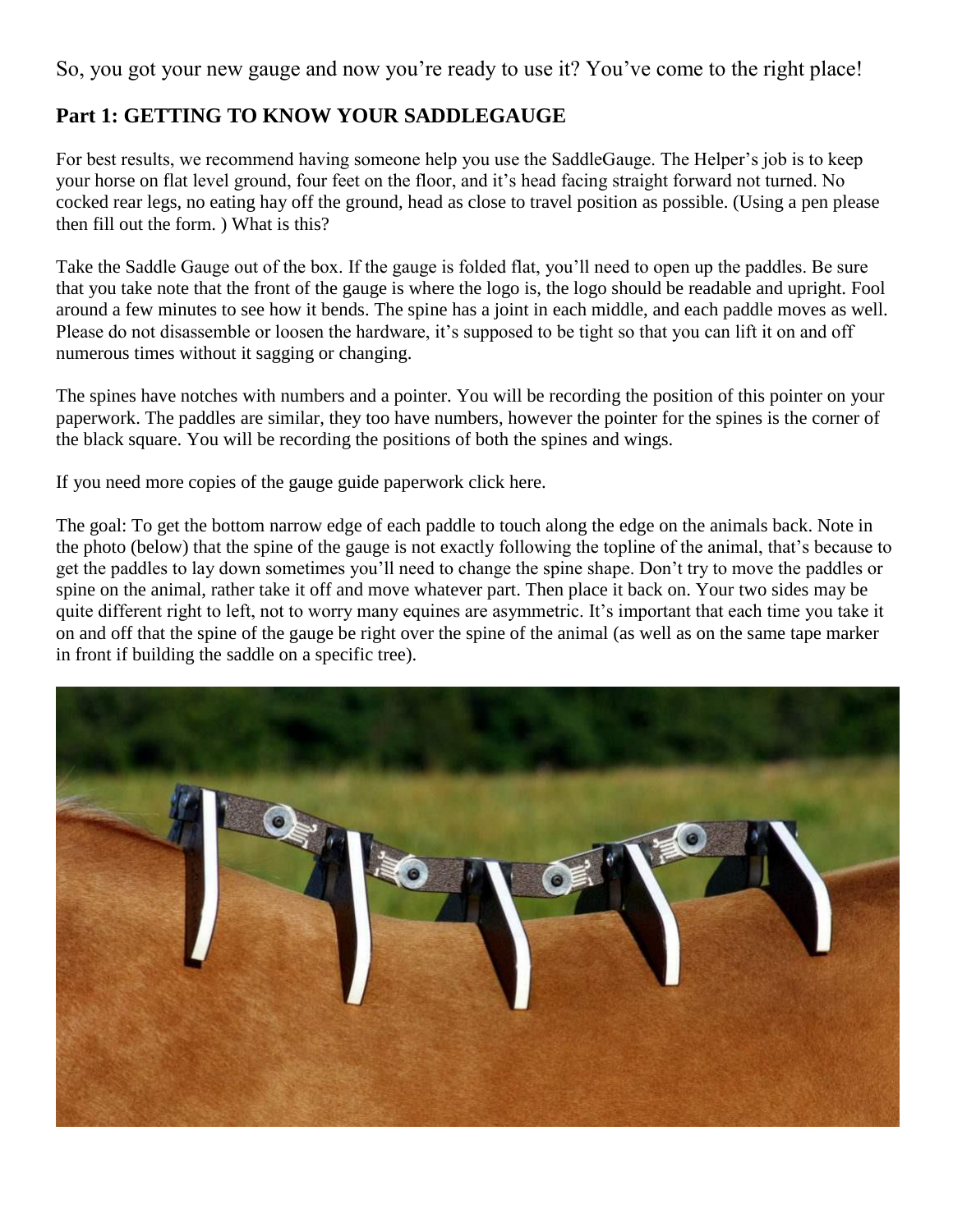#### IF YOU ARE LOOKING FOR INSTRUCTIONS ON HOW TO BUILD A SADDLE ON A SPECIFIC TREE THEN PLEASE SKIP TO PART 3

### **Part 2: TESTING OUT AN EXISTING SADDLE or SHOPPING FOR A SADDLE:**

Place the Saddle Gauge on the horses back as described in Part 1 if you are testing a treed saddle. If you are testing an English saddle, then place the Gauge three fingers to the rear of the scapula. Record your numbers just in case it gets bumped and changed. Now you can bring your gauge to the saddle shop and place it on the underside of the saddle turned upside down. Gently place the gauge front paddle where the front concho is on a treed saddle, and if it's an English saddle the front edge of the saddle is the first paddle. Check that the gauge is centered as well. What you are looking for is the same thing: the paddles to lie flat against the inside of the saddle tree. If there are voids where the paddles are not touching, or only touching in places, or it's so narrow that it wants to move the paddles, then you'll know it's too narrow for your horse.

You can also do the opposite by placing the Saddle Gauge inside the saddle turned upside down, and then placing the Saddle Gauge up on the animal. Again, placing the Gauge in it's appropriate location depending on the saddle type, the paddles should lay down against the body of the horse. Also check fit with the saddle pad. You may find the fit is okay until you add the pad and suddenly it's too narrow up front. You can try a thinner pad in that case.

NOTE: Ultimately consult with a professional saddle fitter to confirm your findings and do not rely on sweat or dry marks as a read for fit. In addition to using the Saddle Gauge, you'll still need to sit the saddle on the horse with a pad to determine if there is clearance over the wither under the gullet, if it's too long, rubbing on the back end, up too high in front (indicates too narrow) or too low in front (indicates too wide) both bare and ridden. The horse may be asymmetrical therefore it may fit on one side but not the other side. Some of these issues can be corrected. Consult a professional fitter who understands the entire subject of saddle fit.

# **PART 3: BUILDING A SADDLE ON A SPECIFIC TREE**

You'll need a roll of masking tape, 1" wide.

Step 1) Find the scapula of your horse. If you have a heavy muscled horse, your helper can lift the front hoof to expose the round backside of the scapula. After the hoof is back on the ground, place a short piece of tape the round edge of the scapula. It's actually straight up from the "armpit". You can feel it with your flat hand. Do the same to the other side.

For a western or endurance treed saddle: mark two fingers (toward the front) with tape/over the scapula. Remove the first piece of tape. We need you to mark a few fingers OVER the scapula so we can see if the tree needs to be flared to allow the shoulder to slide under the tree when moving. The first piece of tape is where the front paddle should be put each and every time you remove and place it back on the animal. Also note the spine of the gauge is right straight down the center of the back each and every time you place it on the animal.